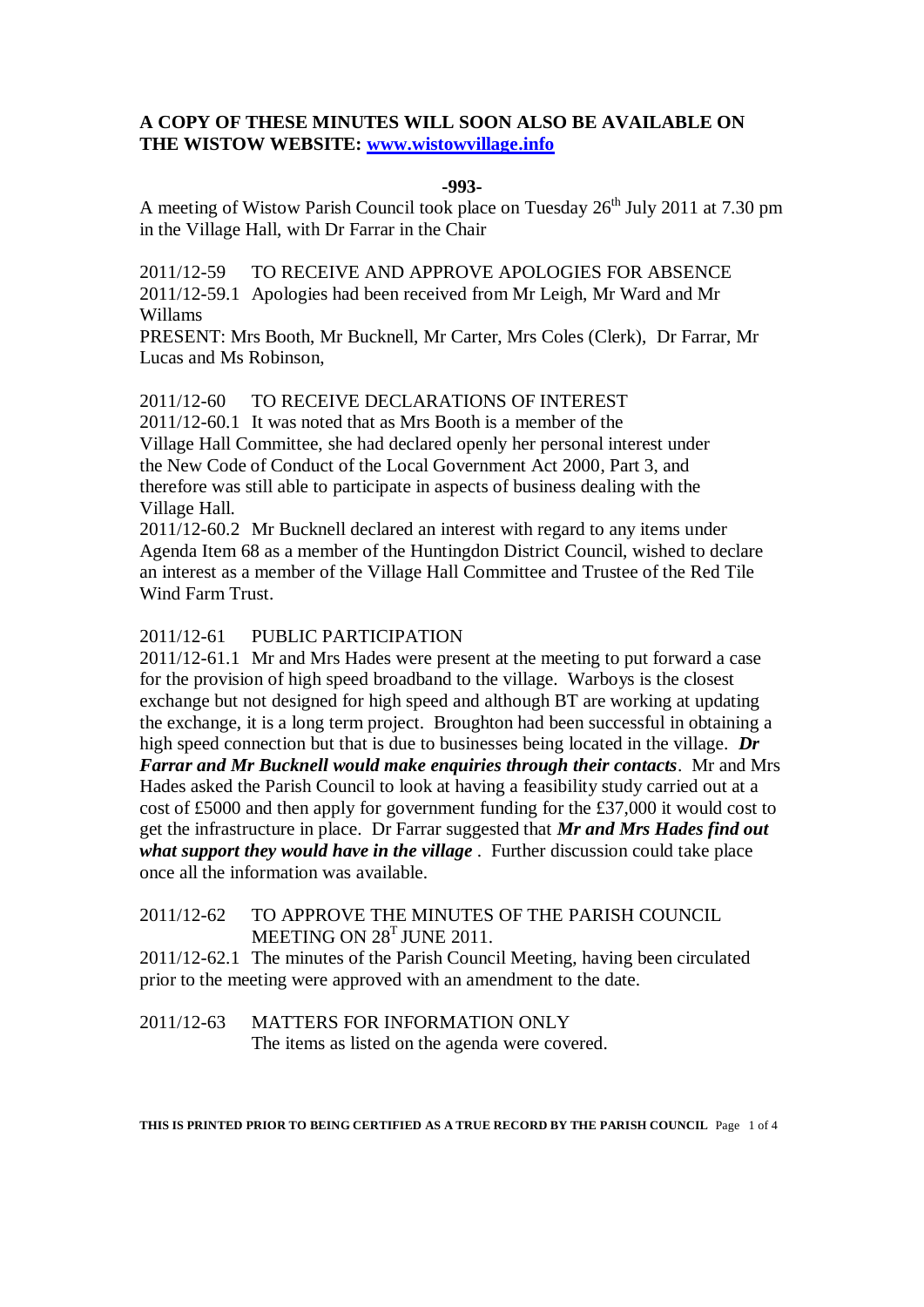#### 2011/12-64 COMMUNITY LIAISON OFFICER

2011/12-64.1 PCSO was not present.

 $2011/12-64.2$  The three priorities agreed at the Neighbourhood Forum on 19<sup>th</sup> July were: i) Speeding across the sector, ii) Anti social behaviour in Ramsey and iii) Under-age drinking across the sector. There had been a discussion on HGVs going through Warboys and other villages and measures that can be taken to restrict heavy traffic. Richard Preston from CCC was present and explained procedures.

## 2011/12-65 TO RECEIVE REPORTS FROM COUNTY AND DISTRICT **COUNCILLORS**

 $2011/12-65.1$  Mr Lucas reported that a deadline of  $22<sup>nd</sup>$  August 2011 had been set for the business plan to keep Warboys library to be drawn up. The cabinet would make a decision by the end of September but a review of the review on libraries had been announced. On speed limits, where parishes wish to introduce speed limits, they will not be forced to use expensive signage. With regard to the Enterprise Zone application in order for the bid to be successful it must be credible and show consistency of information. All parties will work together to ensure figures and employment opportunities are realistic.

2011/12-65.2 Mr Bucknell reported that the government dictates that local authorities must plan for travellers sites where there is a need. There is no specific criteria but travellers do not want to live near the settled community. Possible sites will be identified. He also reported that HDC had been awarded the East of England Charter for elected member development, they had also won an award for the customer service centre.

## 2011/12-66 FINANCE

a) to approve the financial statement

2011/12-66.1 As this had been circulated to Councillors present

prior to the meeting, and there were no further comments, it was unanimously confirmed a true record.

b) to approve payments of outstanding amounts

2011/12-49.2 The payments listed were formally approved and the cheques duly signed, with the exception of the Clerk's salary which was approved for payment later

Mrs P Coles July Salary  $£152.49$ 

c) to review cash flow and resolve anticipated issues – nothing to report

d) the forms were available for signature and would be circulated, it was agreed to use the same signatories as the bank account, ie. Dr Farrar, Mr Leigh, Ms Robinson and Mr Williams.

## 2011/12-67 CORRESPONDENCE

2011/12-67.1 Mr and Mrs Hades had attended the meeting.

2011/12-67.2 It was agreed to support a proposal put forward by Leiston-cum-Sizewell Parish Council to urge developers to attend local meetings as a matter of planning procedure to discuss and answer questions about the planning application.

**THIS IS PRINTED PRIOR TO BEING CERTIFIED AS A TRUE RECORD BY THE PARISH COUNCIL** Page 2 of 4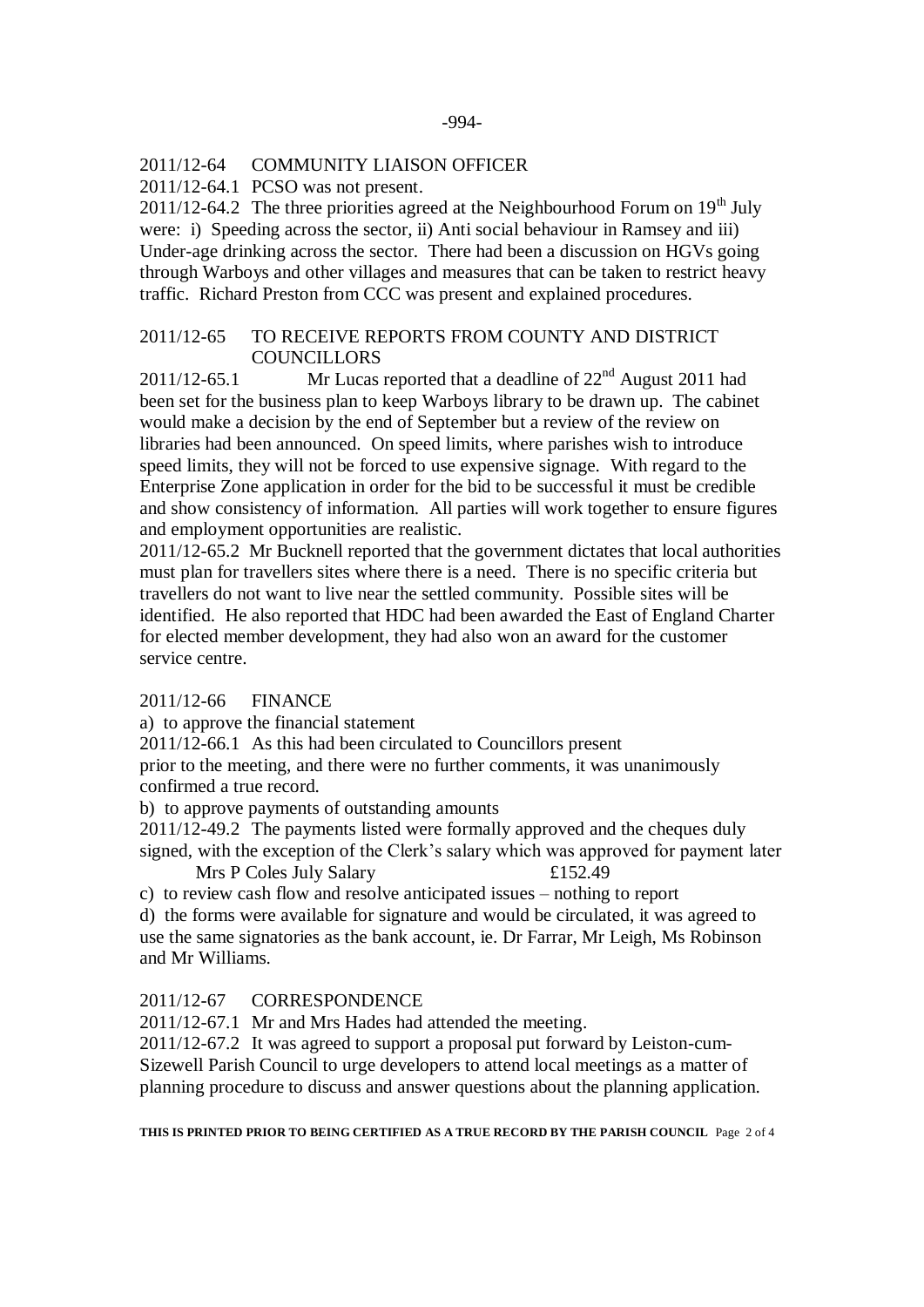2011/12-68 TO CONSIDER ANY PLANNING APPLICATIONS RECEIVED 2011/12-68.1. No planning applications had been received but an there was an update on 1100735FUL Extension to existing farmhouse, Dorringtons Farm House, Cross Drove, Wistow PE28 2QW which had been approved with amendments requested by HDC in order to make the extension subordinate to the main house.

2011/12-69 QUEEN ELIZABETH II DIAMOND JUBILEE CELEBRATIONS 2011/12-69.1 It was agreed to move forward with the QEII Fields Challenge which will permanently protect a network of recreational spaces. *Dr Farrar and the Clerk will work on this and report back.*

2011/12-69.2 Information on the Jubilee beacon will be forwarded to the PCC with a view to making it a joint project if interested.

# 2011/12-70 PARISH PLAN ACTION PLAN WORKING PARITES FEEDBACK AND UPDATES

a) Traffic and road issues – Mr Bucknell/Mr Carter/Ms Robinson.

Harris Lane, work to commence on  $15<sup>th</sup>$  August on 5 and 6. This should now be removed from the agenda.

Hawthorn hedges at Wistow Toll, no further information is available, *the Clerk will ask Highways to quote to significantly reduce the hedge in order to avoid problems in the future.*

b) Litter – Ms Robinson/Mrs Booth – nothing to report

c) Countryside – Mr Carter/Dr Farrar Mr Carter had attended the P3 meeting on 21<sup>st</sup> July and met Simeon Carroll who is our Officer. He is still pursuing a circular walk but now the route goes from Harris Lane to Kingsland Farm, follows the boundary and into the existing Bury to Wistow path. He would also look at a route to Warboys. He had looked into the status of the parish boundary as a right of way but is has no status. *It had been reported that the permissive path in the field over the bridge needs cutting, Mr Carter will look into this.*

d) Village Hall – Mrs Booth

Mrs Booth had attended a meeting which was a follow up to Fun Weekend and the Clerk gave a short update on the plans which now included a heatsource pump at the rear of the hall and photo voltaic cells on the roof.

## e) Maintenance Issues – Clerk

Playground: Mr Carter had still to fit the see saw panels but had been able to adjust the gate to shut. The road had been marked out ready for the white line. *Picnic benches are in poor condition and scrapping is recommended. The Clerk would look at local suppliers and bring the information to the next meeting. The Clerk would ask Mr Williams to look at the bus shelter and make some recommendations for the next meeting.*